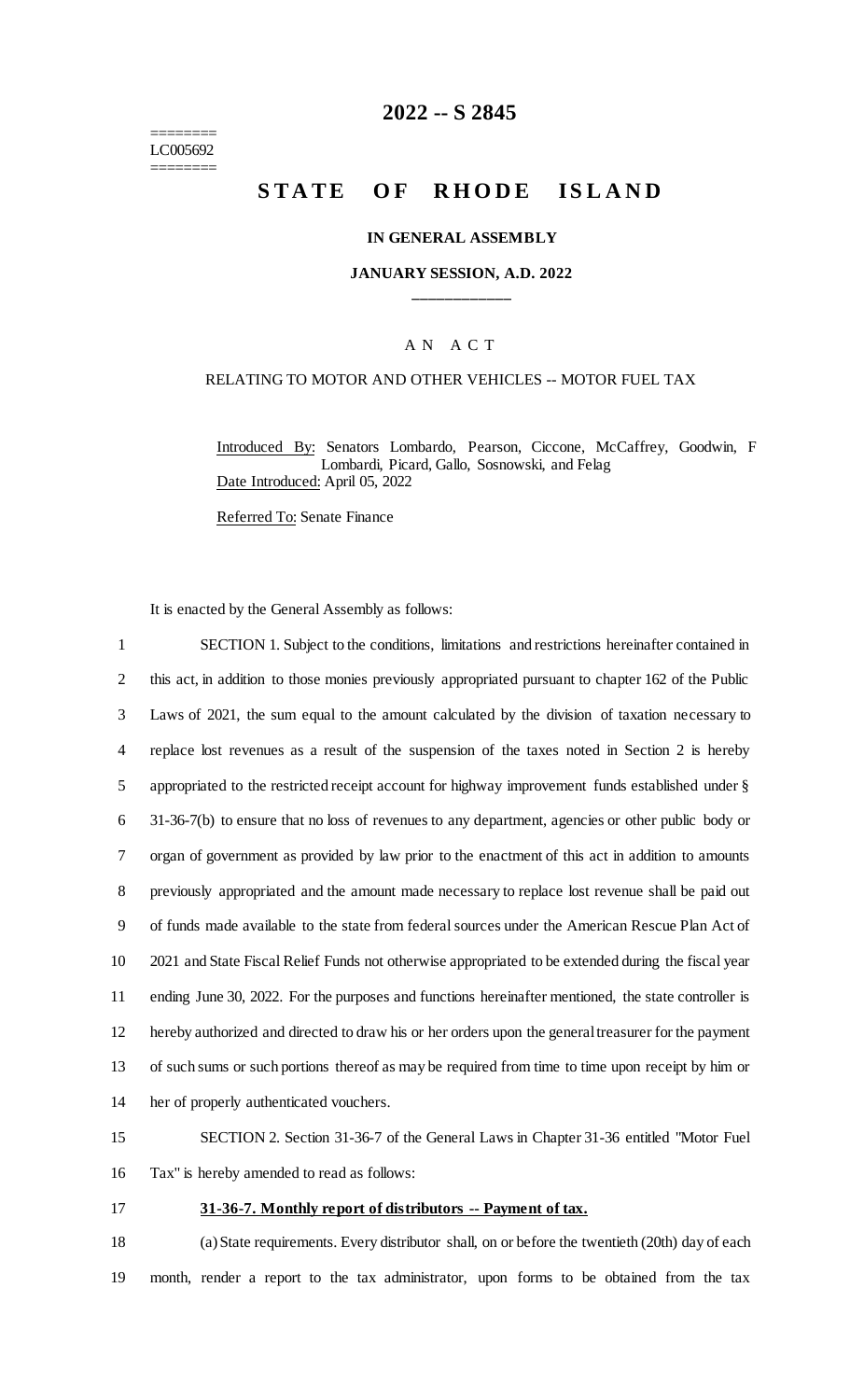administrator, of the amount (number of gallons) of fuels purchased, sold, or used by the distributor within this state and the amount of fuels sold by the distributor without this state from fuels within this state during the preceding calendar month, and, if required by the tax administrator as to purchases, the name or names of the person or persons from whom purchased and the date and amount of each purchase, and as to sales, the name or names of the person or persons to whom sold and the amount of each sale, and shall pay at the same time to the administrator tax at the rate of thirty-two cents (\$0.32) per gallon on all taxable gallons of fuel sold or used in this state.

 (b) Federal requirements. In the event the federal government requires a certain portion of the gasoline tax to be dedicated for highway improvements, then the state controller is directed to establish a restricted receipt account and deposit that portion of gasoline tax receipts which brings the state into federal compliance.

 Beginning July 1, 2015, and every other year thereafter, the gasoline tax shall be adjusted by the percentage of increase in the Consumer Price Index for all Urban Consumers (CPI-U) as published by the United States Bureau of Labor Statistics determined as of September 30 of the prior calendar year; said adjustment shall be rounded to the nearest one cent (\$.01) increment, provided that the total tax shall not be less than provided for in section (a).

 (c) Emergency suspension of tax. From April 1, 2022 to June 30, 2022, inclusive, the tax imposed under this chapter shall not apply to fuels or manufactured biodiesel fuel sold or used by 19 any distributor, filling station, owner, peddler or retail dealer in this state. Nothing in this section 20 shall be construed to affect the tax due pursuant to other sections of law related to taxes on propane, natural gas or diesel sold or used by a distributor or other person or entity in this state. (d) Required reduction in price by sellers during emergency suspension. During the period

provided in subsection (c) of this section, each retail dealer shall reduce the per-gallon price of fuels

24 or manufactured biodiesel fuel sold by such peddler, owner, filling station or retail dealer in an

- amount equal to the amount of the reduction in such tax pursuant to subsection (a) of this section.
- (e) A violation of subsection (d) of this section shall be deemed an unfair or deceptive trade
- 27 practice as defined  $\S$  6-13.1-1(6).
- 

SECTION 3. This act shall take effect upon passage.

======== LC005692 ========